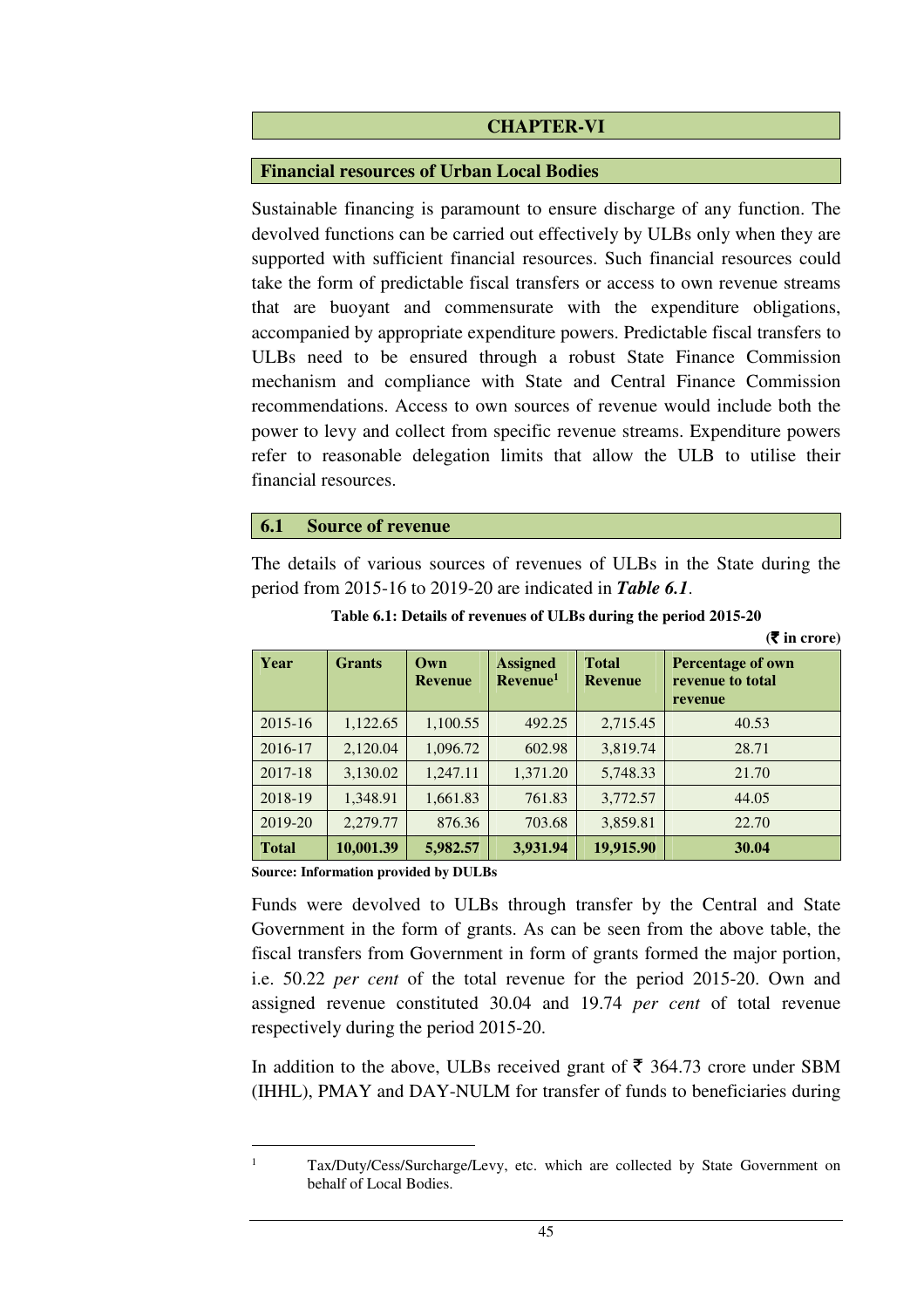2015-20. Audit observed certain shortcomings under fiscal transfer in form of grants, which are discussed in succeeding paragraphs.

During exit conference, the Department confirmed the facts and figures and replied that the efforts would be made for increasing own revenue of the ULBs.

### **6.1.1 Fiscal transfer to urban local bodies**

### **6.1.1.1 State Finance Commission's Grants**

The year-wise recommended devolution by SFCs and allocated devolution made by the State Government to the ULBs is given in the *Table 6.2*.

**Table 6.2: Detail of recommended devolution by SFCs and allocated devolution made by the State Government to the ULBs** 

|                |                                                                             |                        |                        |                                     |                                  |                        | $($ ₹ in crore)              |
|----------------|-----------------------------------------------------------------------------|------------------------|------------------------|-------------------------------------|----------------------------------|------------------------|------------------------------|
| Sr.<br>No.     | <b>Particulars</b>                                                          | 2015-16<br>$(4th$ SFC) | 2016-17<br>$(5th$ SFC) | 2017-18<br>(5 <sup>th</sup> SFC)    | 2018-19<br>(5 <sup>th</sup> SFC) | 2019-20<br>$(5th$ SFC) | <b>Total</b>                 |
| $\overline{1}$ | Net State own tax revenue<br>$(SOTR)^2$                                     | 32,584.41              | 39,604.40              | 42,689.64                           | 48,394.76                        |                        | 50, 338. 43   2, 13, 611. 64 |
| 2              | Recommended devolution <sup>3</sup>                                         | 814.61                 | 2,772.31               | 2,988.27                            | 3,387.63                         | 3,523.69               | 13,486.51                    |
| 3              | Recommended share of ULBs <sup>4</sup>                                      | 285.11                 | 1.247.54               | 1,344.72                            | 1.524.43                         | 1,585.66               | 5,987.46                     |
| $\overline{4}$ | Budgeted devolution for ULBs<br>w.r.t Sr. No. 3                             | $189.96^5$             | $1425.65^6$            | 2604.00 <sup>6</sup>                | 1.394.78 <sup>6</sup>            | 840.00 <sup>6</sup>    | 6,454.39                     |
| $\overline{5}$ | Short $(-)/$ excess $(+)$ allocation<br>of grants $(3-4)$                   |                        |                        | $(-)$ 95.15 (+) 178.11 (+) 1,259.28 | $(-)$ 129.65                     | $(-) 745.66$           | $(+)$ 466.93                 |
| 6              | Funds actually released to ULBs                                             | $189.96^5$             | 1.585.44 <sup>6</sup>  | 2,211.29 <sup>6</sup>               | 1,011.18 <sup>6</sup>            | 936.42 <sup>6</sup>    | 5,934.29                     |
| $\overline{7}$ | Short $(-)/$ excess $(+)$ release<br>from recommended allocation<br>$(3-6)$ | $(-)$ 95.15            | $(+)$ 337.90           | $(+)$ 866.57                        | $(-)$ 513.25                     | $(-) 649.24$           | $(-)$ 53.17                  |

**Source: Budget Document of the State and SFC's Report** 

The delay in constitution of SFC and acceptance of its recommendations has a bearing on the assured transfer of funds to ULBs. As already discussed in Paragraph 4.2.6.1, there was considerable delay both in constitution of SFCs and implementation of SFC's recommendations. The loss of grant to ULBs due to delayed acceptance of report of 4<sup>th</sup> SFC was  $\bar{\tau}$  95.15 crore during the period 2015-16. Though there was short release of  $\bar{\xi}$  53.17 crore vis-à-vis recommended share and  $\bar{\tau}$  520.10 crore against the budgeted devolution for 2015-20, however, there was excess release of grant of  $\bar{\tau}$  41.98 crore to ULBs vis-à-vis recommendation of 5<sup>th</sup> SFC for the period 2016-20.

2 SOTR did not include share from Central Taxes, net of collection cost of two *per cent* and 1.5 *per cent* respectively in 2015-16 and during 2016-20.

 $\overline{a}$ 

<sup>3</sup> As per 4th and 5th SFCs recommended devolution 2.5 *per cent* and 7 *per cent* of SOTR respectively.

<sup>4</sup> As per 4th and 5th SFCs recommended share of ULBs 35 *per cent* and 45 *per cent* of total recommended devolution respectively.

<sup>5</sup> VAT and Excise Tax not included.

<sup>6</sup> Includes Surcharge on VAT and Excise Duty on liquor in budget and actual released which was discontinued after acceptance of recommendations of 5<sup>th</sup> SFC.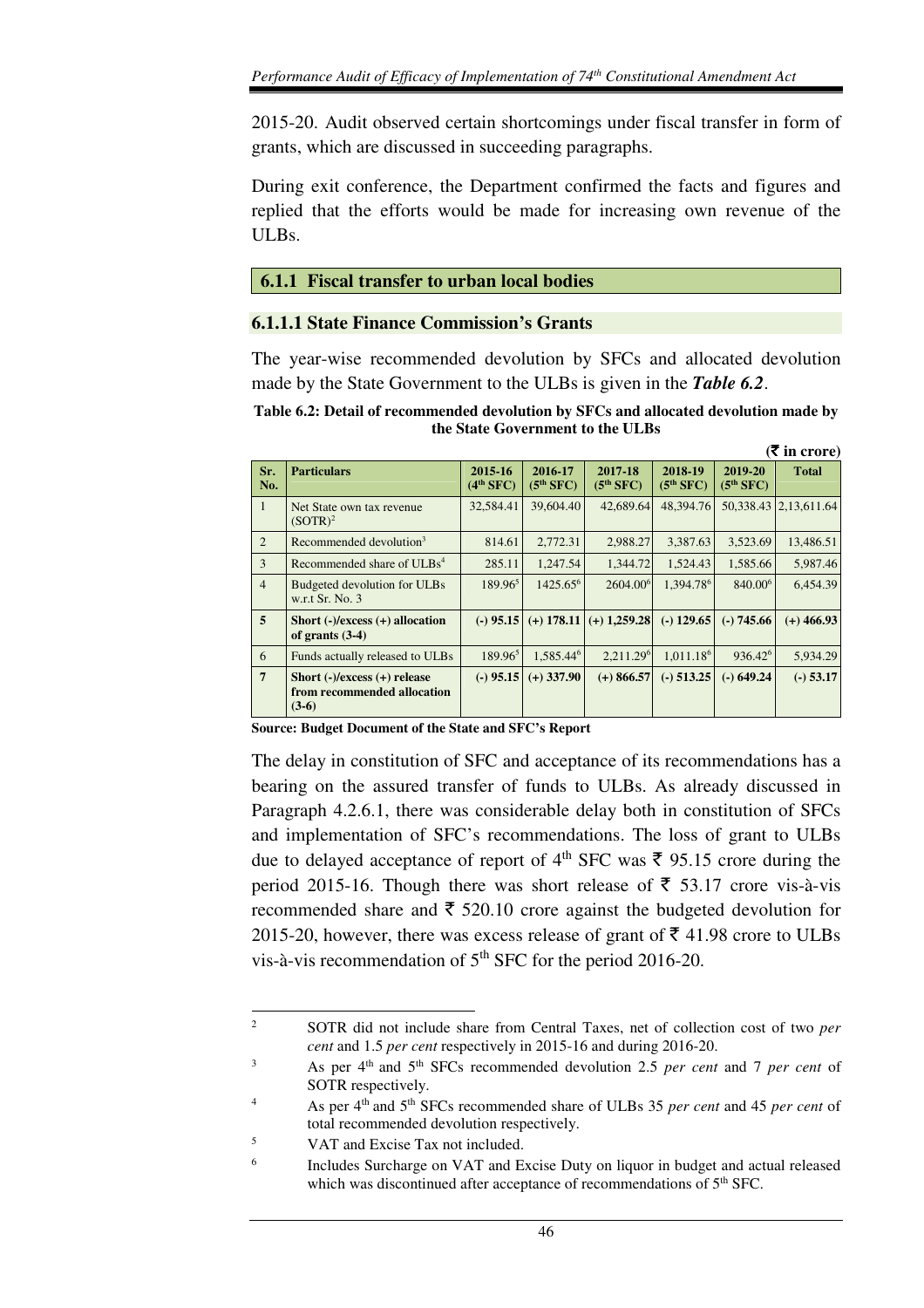During exit conference, the department stated that matter would be taken up with the State Government for timely constitution of the State Finance Commissions and acceptance of its recommendations so that ULBs could get its due share of grants in time.

### **6.1.1.2 Central Finance Commission grants**

Article 280(3)(C) of the Constitution mandates the Central Finance Commission (CFC) to recommend measures to augment the Consolidated Fund of a State to supplement the resource of Municipalities based on the recommendations of the respective SFCs.  $14<sup>th</sup>$  Finance Commission ( $14<sup>th</sup>$  FC) recommended basic grant (80 *per cent*) and performance grant (20 *per cent*) to ULBs as a percentage of divisible pool account. Details of the allocation and release of Basic and Performance Grants to ULBs as per 14<sup>th</sup>FC recommendations during the period 2015-16 to 2019-20 is depicted in *Table 6.3*.

**Table 6.3: Details of the allocation and release of Basic and Performance Grants to ULBs as per 14th FC recommendations**  (` **in crore)** 

| <b>Period</b> | <b>Basic Grants</b> |                           |                          |                   | <b>Performance Grants</b> |                          |
|---------------|---------------------|---------------------------|--------------------------|-------------------|---------------------------|--------------------------|
|               | <b>Allocation</b>   | <b>Released</b><br>by GoI | <b>Short</b><br>released | <b>Allocation</b> | <b>Released</b><br>by GoI | <b>Short</b><br>released |
| 2015-16       | 199.61              | 184.64                    | 14.97                    |                   |                           |                          |
| 2016-17       | 276.39              | 255.66                    | 20.73                    | 81.57             | 75.45                     | 6.12                     |
| 2017-18       | 319.35              | 305.45                    | 13.90                    | 92.31             | 92.31                     | 0.00                     |
| 2018-19       | 369.42              | 353.47                    | 15.95                    | 104.83            | 0.00                      | 104.83                   |
| 2019-20       | 499.18              | 462.20                    | 36.98                    | 137.27            | 0.00                      | 137.27                   |
| <b>Total</b>  | 1,663.95            | 1,561.42                  | 102.53                   | 415.99            | 167.76                    | 248.22                   |

As per guidelines for implementation of recommendations of  $14<sup>th</sup>$  FC issued (October 2015) by Ministry of Finance, GoI grants shall be released to State Government for duly constituted<sup>7</sup> ULBs in two instalments in June (50 *per cent* of basic grants) and October (remaining portion of basic grants and full performance grants) in each year. Release of second and subsequent instalments of grants (both basic and performance) will be subject to receipt of utilisation certificate for the previous instalment. The Audit observed following shortcoming in the release of grant:

### **Basic Grants**

l

There was short release of  $\bar{\tau}$  102.53 crore of basic grants by GoI to the State Government during 2015-20 due to non-formation of elected body in all the ULBs of the State as discussed in Paragraph 4.2.1 and 4.2.1.3. Further, GoI had to withhold Basic Grants of  $\bar{\tau}$  97.92 crore (relating to

<sup>7</sup> Either an elected body is in place or is under the process of being in place as per law.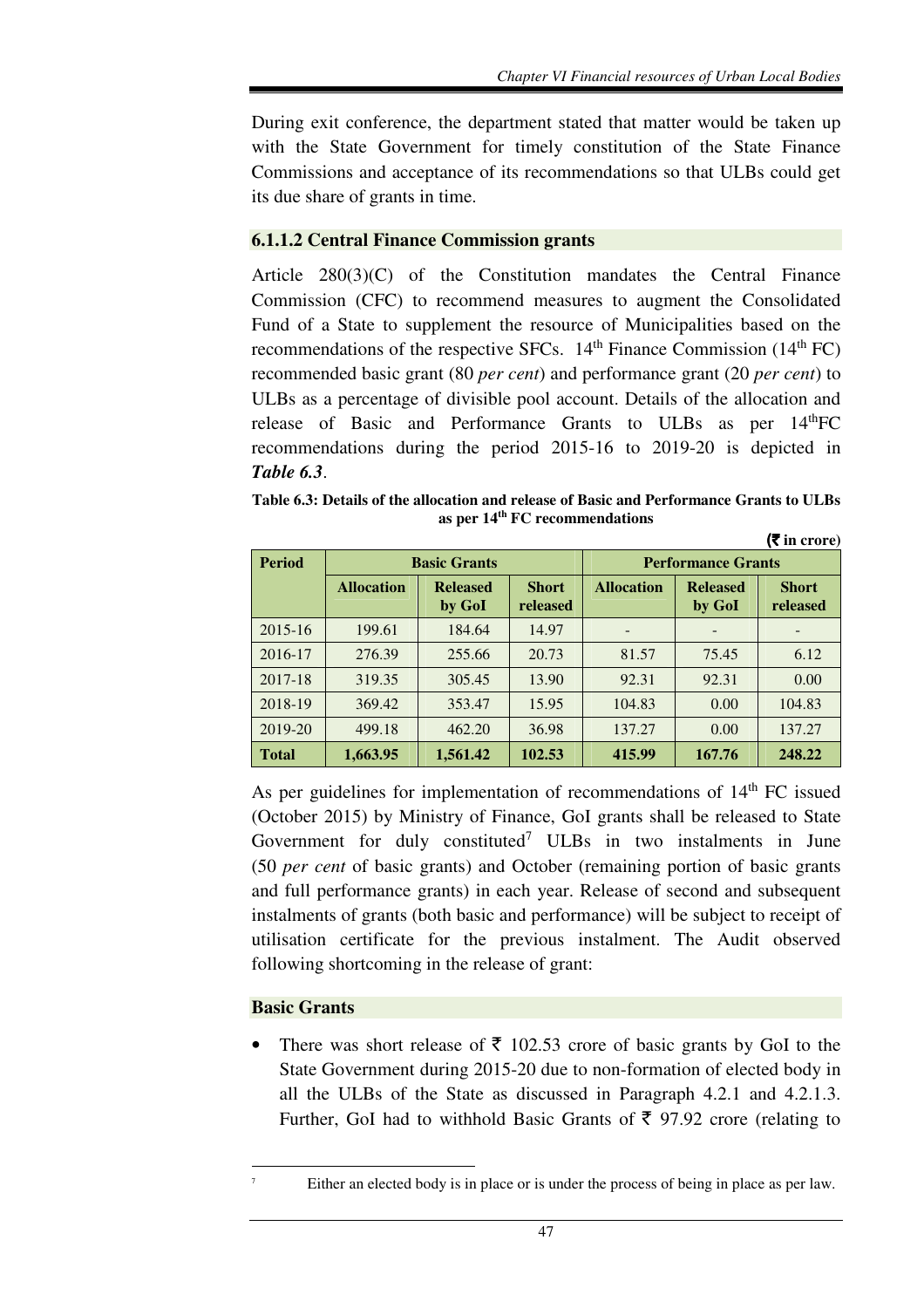2015-16) for more than 15 months due to delay in formation of elected body in 44 ULBs.

- There was delay ranging from 13 to 559 days in release of basic grant by GoI to State Government during 2015-20 due to delay in submission of utilisation certificates by the State Government.
- As per GoI guidelines, State Government are required to release the grants to ULBs within 15 days of credit to their account by GoI. In case of delay, the State Governments are required to release the same alongwith interest (i.e. bank rate of RBI) from its own funds. Audit observed that there were delays of 19 and 26 days at two instances in release of funds to ULBs by the State Government during 2015-17. However, the State Government did not release the interest amounting to  $\bar{\tau}$  1.16 crore<sup>8</sup> for delay in release of funds to ULBs in compliance with directions of GoI.

During exit conference, the department stated that matter would be taken up with the State Election Commission for timely election of the ULBs. Further, the efforts would be made for timely submission of the Utilisation Certificates to the Government of India.

## **Performance grants**

l

14<sup>th</sup> FC recommended performance grant to ensure accountability of ULBs by specifying three performance criteria i.e. timely availability of audited accounts, improvement in own revenues and publication of service level benchmarks for basic services. These grants were to be disbursed from 2016-17, so as to give sufficient time and enable the State Government and ULBs to put in place a scheme and mechanism for implementation of the guidelines.

• The State Government devised (October 2016) a scheme regarding release of performance grants as recommended parameters by14<sup>th</sup> FC. GoI approved (November 2016) and released performance grants of  $\bar{\xi}$  75.45 crore for the period 2016-17. Audit observed that the State Government distributed the amount among all the 80 ULBs. From the records produced to the Audit it could not be examined as to whether the State Government had ensured that ULBs complied with the performance criteria for receipt of the grant or not. The main objective of performance grant was to incentivise the better performing ULBs. However, distribution of the same to all the ULBs, defeated the objective.

It is pertinent to mention that GoI devised new scheme for release of performance grant from 2017-18 and onwards assigning maximum

<sup>8</sup> Worked out at RBI's bank rate of 6.75 *per cent* per annum.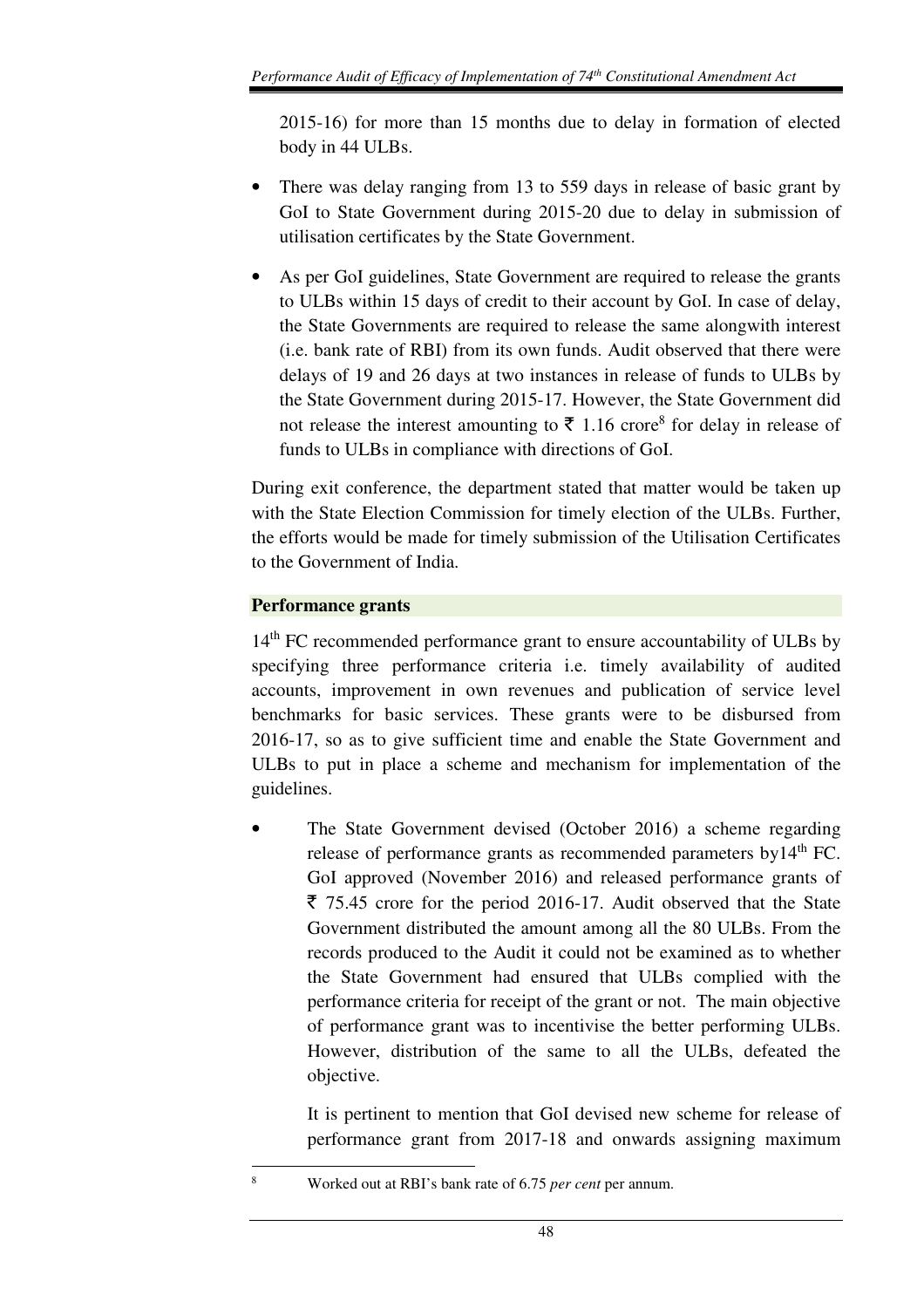score of 100 to the three performance criteria. ULBs which got score of 40 during 2017-18 and 60 during 2018-19 and 2019-20 were eligible for performance grant. Resultantly, only 40, 47 and 46 ULBs could qualify for the performance grant for the year 2017-18, 2018-19 and 2019-20 respectively.

There was short receipt of performance grant of  $\bar{\tau}$  6.12 crore for the year 2016-17 and the entire allocation of  $\bar{\tau}$  242.10 crore for the year 2018-19 and 2019-20 was not released by GoI to State Government. The reasons for short receipt/non-receipt were not found on record.

During exit conference, the department stated that the reasons for short receipt/non-receipt of performance grants for the year 2018-19 and 2019-20 by the Government of India would be ascertained and intimated to audit.

# **6.1.2 Assigned revenue of Urban Local Bodies**

Assigned revenue of ULBs includes collection on account of additional stamp duty and municipal tax on consumption of electricity. The shortcomings with regard to additional stamp duty and municipal tax on consumption of electricity are discussed below:

## **6.1.2.1 Additional Stamp Duty**

As per Section 69(c) of HM Act and Section 87(c) of HMC Act a duty (presently two *per cent* of transaction value) on transfer of immovable property is levied in addition to duty imposed under the Indian Stamp Act, 1899 on instruments of sale, gift, mortgage, exchange and lease in perpetuity of immovable property situated within the limits of municipal area. The said duty is collected by the Registrar or Sub-Registrar in the shape of non-judicial stamp paper at the time of registration of the document and intimation thereof is sent to the ULBs concerned immediately. The State Municipal Acts further provides that the amount of the duty collected shall be paid to ULBs concerned.

Prior to April 2012, the share of municipalities in the stamp duty collections was paid to them at the point of registration and did not form part of the State budget. However, this amount is routed through the State's budget as per the revised mechanism (April 2012). Director, ULBs distributes the budget to Deputy Commissioner on the basis of sale of non-judicial stamp papers during the last financial year and Deputy Commissioner releases the amount to ULBs on the basis of actual sale of non-judicial stamp papers.

Audit observed that ULBs were not getting their due share of stamp duty due to short release of funds against the allotted budget to municipalities.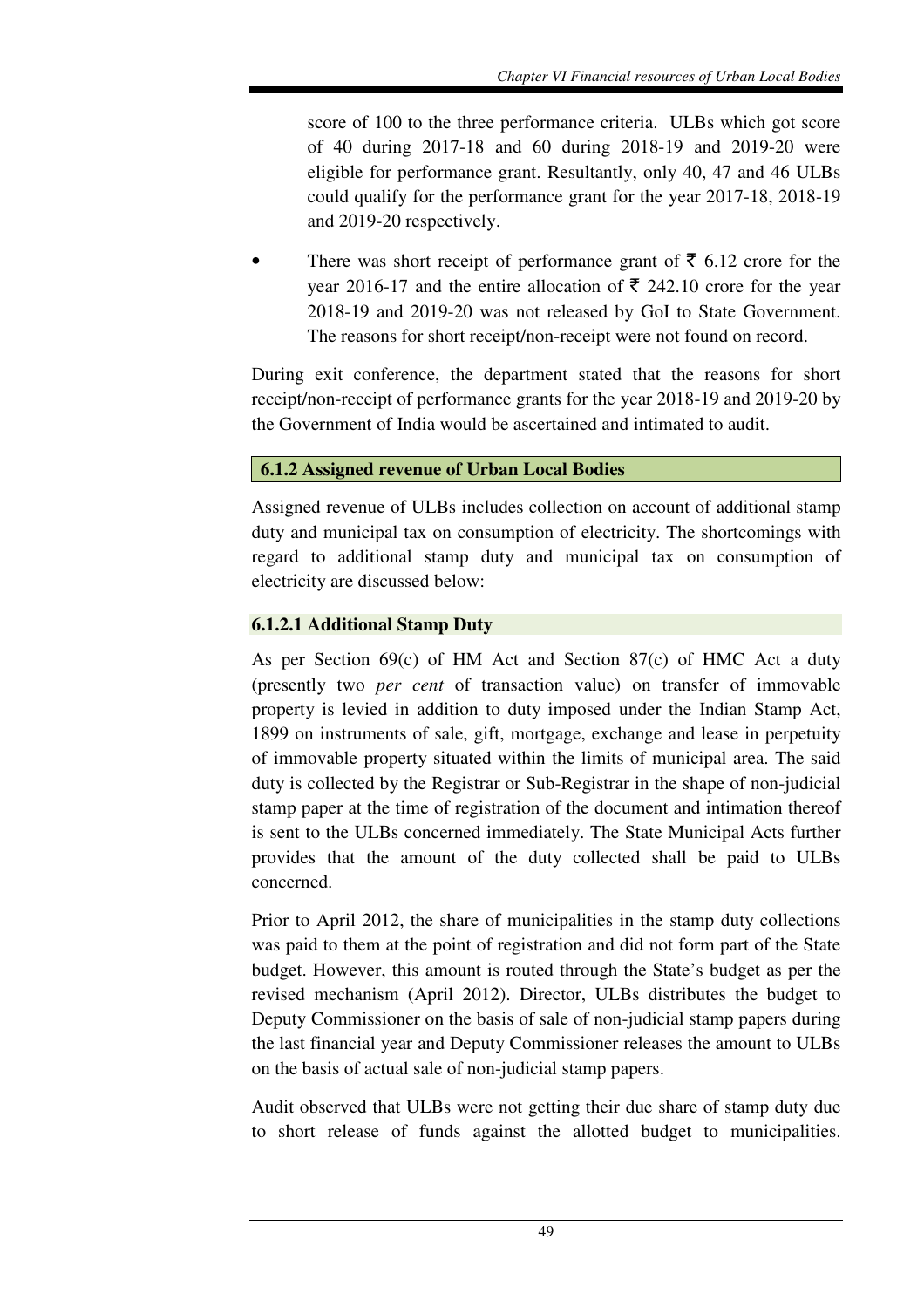Consequently, there was short release of  $\bar{\tau}$  1,364.03<sup>9</sup> crore in nine Municipal Corporations (MCs), out of 10 MCs (except MC, Yamunanagar) during the period 2014-20. The State Government sanctioned budget (Supplementary Estimates for the year 2020-21) of  $\bar{\xi}$  1,074 crore against the arrear of  $\bar{\xi}$  1,364.03 crore. Further, MCs could withdraw  $\bar{\xi}$  135.06 crore against the sanctioned budget of  $\bar{\tau}$  1,074 crore. Thus, leaving an arrear of  $\bar{\tau}$  938.94 crore.

4<sup>th</sup> SFC and 5<sup>th</sup> SFC recommended that a system of direct transfer of stamp duty collection in real time to the ULBs must be put in place. 4<sup>th</sup> SFC further recommended to increase the rate of stamp duty from two to three *per cent* The State Government vide its notifications dated 5 March 2021 amended the procedure for transfer of amount of stamp duty collection to ULBs. As per the amended procedure, the stamp duty shall be paid equally into (a) account of respective ULBs on monthly basis and (b) consolidated account for all the ULBs of the State maintained and managed by the DULB for this purpose. Resultantly, only one *per cent* of stamp duty would be directly transferred to the respective ULBs. Therefore, the recommendation of SFCs was not implemented by the State Government.

The State Government vide its notifications dated 8 April 2021/15 July 2021 revised the rate of stamp duty from two *per cent* to one *per cent* in case of MC, Gurugram and Faridabad. The State Government further imposed one *per cent* duty to be paid to GMDA/FMDA within the limits of the Area of GMDA/FMDA, thereby undermining the importance of Local Government vis-à-vis parastatal.

Consequently, revenue on account of stamp duty remains unpredictable on the part of ULBs and they could not depend upon this revenue for the purpose of any expenditure planning, affecting their smooth functioning. Further, due to not increasing the rate of stamp duty from two to three *per cent* as per recommendation of 4<sup>th</sup> SFC, the State Government deprived the ULBs from additional revenue generation.

During exit conference, the department stated that detailed reasons for not withdrawing the arrears of Stamp Duty would be ascertained from the concerned ULBs and intimated to audit.

### **6.1.2.2 Municipal tax on consumption of electricity**

l

Section 70 of HM Act and Section 87 of HMC Act provide for levy of two *per cent* municipal tax on consumption of electricity, which is collected by Electricity Distribution Companies (DISCOMs) from the consumers.  $5<sup>th</sup>$  SFC

<sup>9</sup> (i) Ambala:  $\bar{\xi}$  7.86 crore, (ii) Faridabad:  $\bar{\xi}$  134.22 crore, (iii) Gurugram:  $\bar{\xi}$  978.02 crore, (iv) Hisar:  $\bar{\tau}$  14.45 crore, (v) Karnal:  $\bar{\tau}$  5.76 crore, (vi) Panchkula:  $\bar{\tau}$  71.01 crore, (vii) Panipat:  $\bar{\xi}$  24.38 crore, (viii) Rohtak:  $\bar{\xi}$  54.53 crore and (ix) Sonepat:  $\overline{5}$  73.80 crore.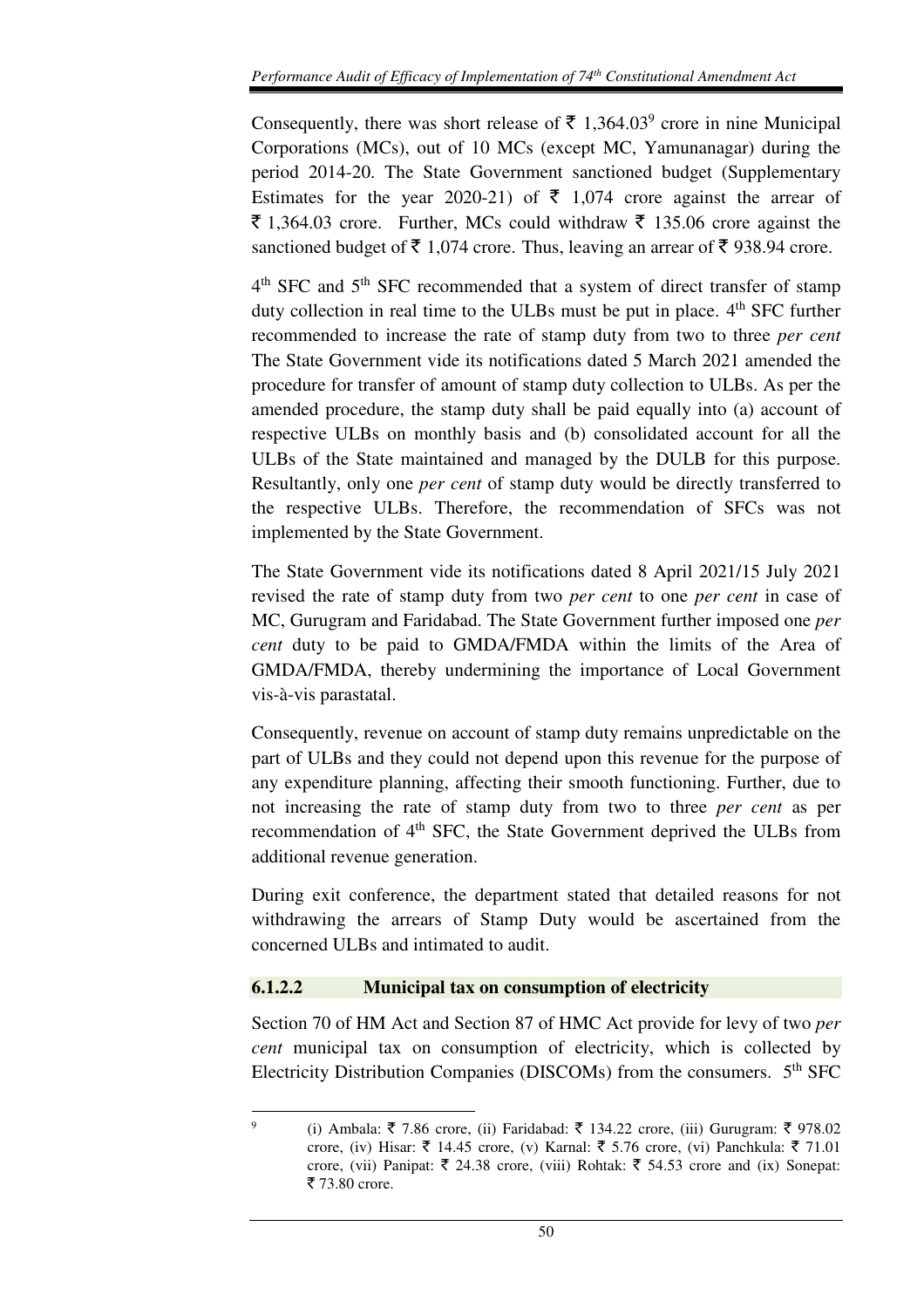in this regard observed that the ULBs were not receiving any tax in this regard as DISCOMs claimed that the ULBs had not paid electricity bills and tax amount payable to them gets adjusted with the bill amount. Therefore,  $5<sup>th</sup>$  SFC recommended (September 2017) to resolve this issue at the State level. Resultantly, ULB-wise reconciliation of amount receivable on account of tax after adjusting of electricity bills was done. As per information provided by DULB, as on December 2020,  $\bar{\tau}$  234.71 crore was recoverable from DISCOMs by 53 ULBs and  $\bar{\tau}$  155.16 crore was payable to DISCOMs by 29 ULBs after adjusting amount relating to electricity bills. Accordingly, net amount of  $\bar{\tau}$  79.55 crore was payable by DISCOMs. Audit observed that the State Government directed (May 2021) nine ULBs<sup>10</sup> to pay  $\bar{\tau}$  20.83 crore to DISCOMs as per the claim of DISCOMs (31 December 2020) despite the fact that as on 31 December 2020, the receivables of ULBs works out to  $\bar{z}$  79.55 crore. As per the State Government directions, nine ULBs paid (June 2021)  $\bar{\tau}$  20.83 crore to DISCOMs pending internal liabilities amongst ULBs arising after this settlement. Resultantly, dues of the ULBs could not be settled. Each Municipal Body(ies) is a separate legal entity and receivables and payables of any municipal entity cannot be adjusted against receivable and/payables of any other body.

During exit conference, the department stated that amount payable/recoverable from DISCOMs by the ULBs as on 31<sup>st</sup> December 2020 would be obtained and final position intimated to audit.

### **6.1.3 Own revenue of Urban Local Bodies**

HM Act and HMC Act empowers ULBs in the State to tap various sources of own revenue. The detail of the revenue sources, status of levy and statutory provisions are indicated in *Appendix 6.1***.** 

The property tax on land and buildings is the mainstay of ULB's own revenue. The own non-tax revenue of ULBs comprises advertisement fee, water charges, rent from commercial establishments, trade licences, fee for sanction of plans/mutations, etc. The constraints/deficiencies in realisation of property tax and water charges in the test-checked ULBs (being selected areas) are discussed in Chapter-VII and some other sources of own revenue such as solid waste management charges, advertisement permission fee and trade licence fee are discussed below:

### **6.1.3.1 Solid Waste Management charges**

 $\overline{a}$ 

As per SWM Rule 2016, ULBs are authorised to collect user fee as determined by it from time to time on its own or through its authorised agency from all

<sup>10</sup> Municpal Corporation: Gurugram, Faridabad, Manesar, Karnal, Panchkula, Yamunnagar, Sonipat, Municipal Council: Bhadurgarh and Thanesar.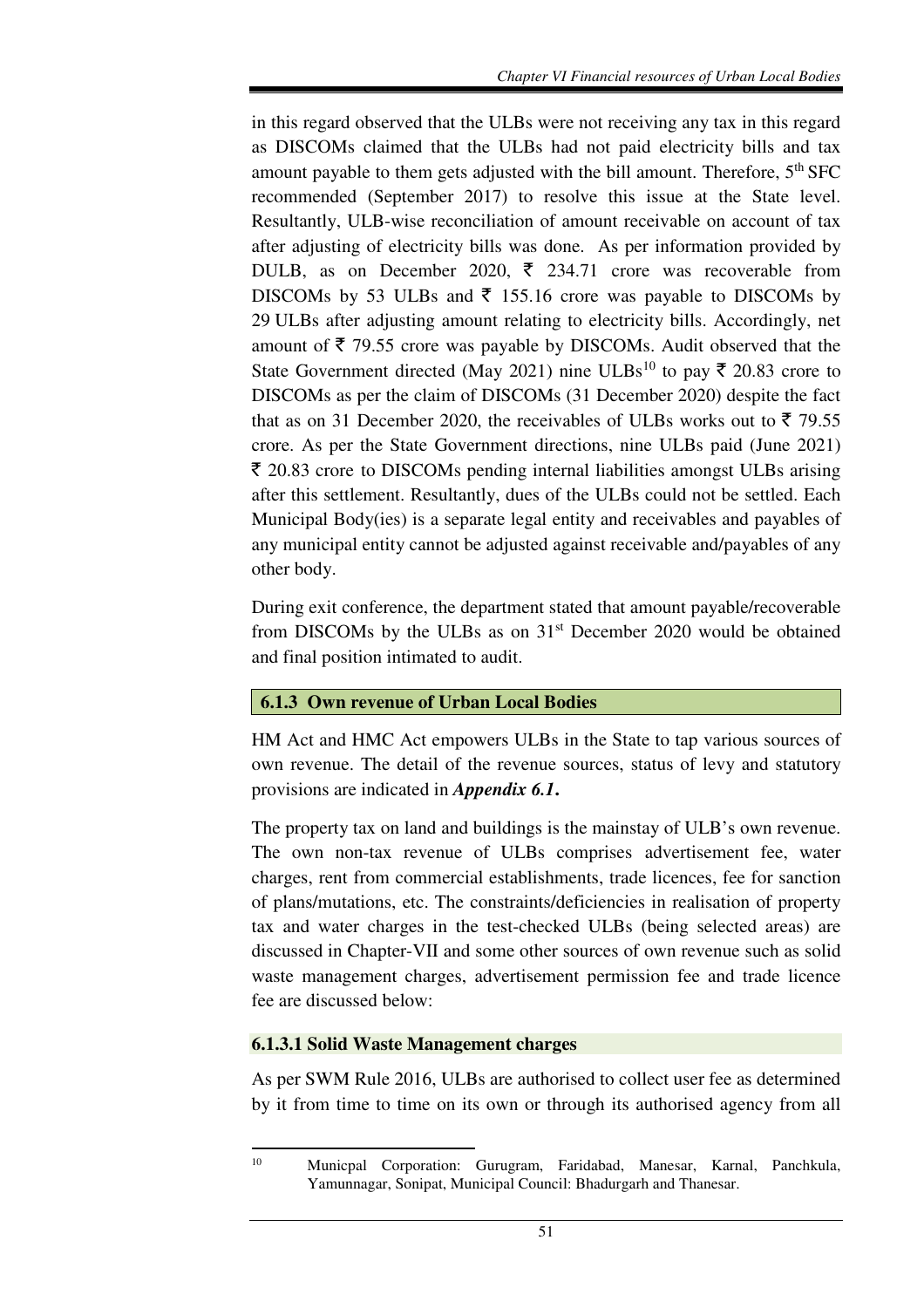waste generators for solid waste management to cover its operating cost fully or partly. The State Government notified (October 2011) indicative monthly user charges for various categories of waste generators and ULBs are authorised to levy their own user charges and revise the same from time to time. Audit observed that five $11$  ULBs, out of 15 test checked, did not notify the user charges. Remaining 10 ULBs notified (March 2019 to February 2021) the user charges. It was also observed that 13 test checked ULBs incurred expenditure of  $\bar{\tau}$  183.55<sup>12</sup> crore during 2015-20 on various works relating to SWM, whereas only four ULBs<sup>13</sup> collected  $\bar{\tau}$  1.39 crore during 2015-20 which works out to 0.73 *per cent* of cost of carrying out SWM operations. The remaining 11 ULBs did not collect the user charges.

During exit conference, the department stated that the concerned ULBs would be instructed to recover the Solid Waste Management charges from the users as well as intimate to audit.

## **6.1.3.2 Advertisement permission fee**

Entry 55 in List II of Schedule VII to the Constitution of India empowering States to levy tax/fee on advertisements other than advertisements published in the newspapers and advertisements broadcast by radio or television was omitted (8 September 2016) by the Constitution (One Hundred and first Amendment) Act, 2016. Section 88 (1) and Section 121 of HMC Act under which advertisement tax/fee could be levied was subsumed into the Goods and Services Tax.

Despite omission of the Entry 55 in list II of Schedule VII, the State Government notified (28 September 2016) advertisement bye-laws for Municipal Corporations. However, the same was kept in abeyance in compliance with the directions (October 2016) of Punjab and Haryana High Court and the State Government issued (March 2018) revised Haryana Municipal Corporation Advertisement Bye-laws, 2018.

The *ibid* bye-laws prescribe advertisement permission fee *inter-alia* on advertising structures on public land which shall be fixed through tendering/ e-auction under Section 122 of HMC Act. Subsequently, Section 122 of HMC Act, 1994 has been amended (March 2021) for levy of advertisement permission fee by State Government.

Audit observed that four test checked Municipal Corporations could not finalise tender process to earn advertisement permission fee for public space under Haryana Municipal Corporation Advertisement Bye-laws, 2018 due to

 $\overline{a}$ 

<sup>&</sup>lt;sup>11</sup> (i) Naraingarh, (ii) Radaur, (iii) Pehowa, (iv) Cheeka and (v) Shahabad.

<sup>&</sup>lt;sup>12</sup> 13 ULBs incurred an expenditure of  $\bar{\tau}$  183.55 crore whereas two ULBs (Panchkula and Naraingarh) did not provide information for the same.

<sup>13</sup> Municipal Corporation: Ambala, Municipal Comittee: Naraingarh, Radour and Pehowa.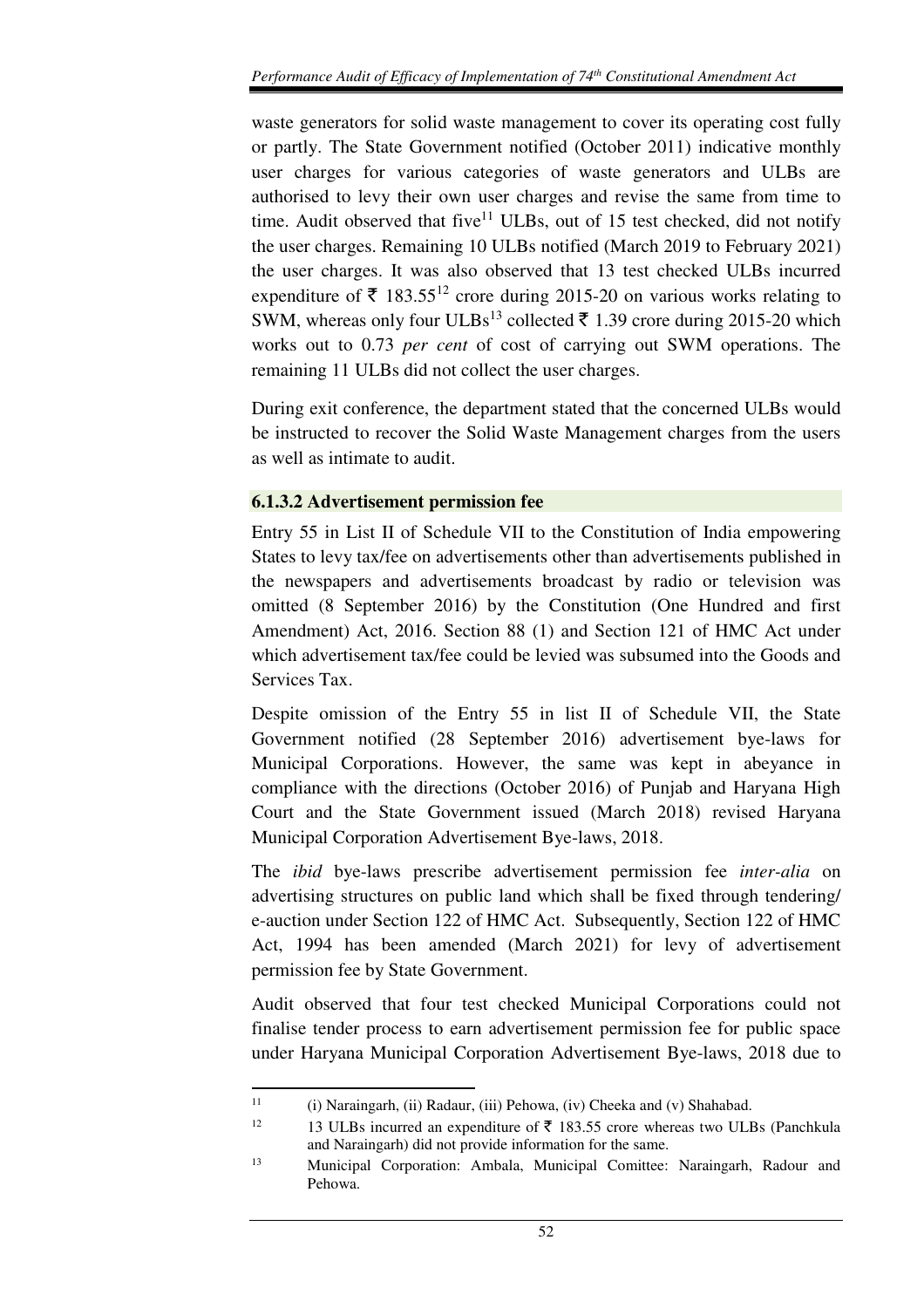delay in start of tendering process, incorrect application of rates for fixation of reserve price and inadequate response from the bidders. Resultantly, these Municipal Corporations could not earn advertisement permission fee during 2018-20.

In case of test checked Municipal Committees, it was observed that none of the test checked Municipal Committees conducted survey for identifying the locations for advertisement on public land and did not invite any tender for giving permission for advertisement. Resultantly, these ULBs could not earn advertisement permission fee from auction of advertisement locations on public lands.

During exit conference, the department stated that the comments of the concerned ULBs would be obtained and necessary actions taken.

### **6.1.3.3 Trade License Fee**

l

The Chapter XVIII of the Haryana Municipal Corporation Act, 1994 read with the Section 352 (2) of the Act provide that various trades, commercial activities, etc. can only be performed in the municipal corporation area after getting permission/license for these purposes and payment of requisite fee. Section 128 of Haryana Municipal Act, 1973 provides for regulation of offensive and dangerous trades and various Bye-laws<sup>14</sup>; provide for levy of fee to get permission in this respect by Municipal Council and Municipal Committee.

Further, Chapter IX of the Municipal Account Code, 1930 provides that issue of license for the period not more than a year as well as prosecution in case of not taking license and renewal.

Audit observed that out of 15 test checked ULBs, only Municipal Corporation, Yamuna Nagar conducted survey to identify business activities for the purpose of levying trade license fee during 2015-20. However, the survey was not used for assessing and collecting trade license fees. The 15 test-checked ULBs collected trade license fee as and when the applicant applied and could only collect trade license fee amounting to  $\bar{\xi}$  6.96 crore during 2015-20. Further, record in respect of invoking penal provisions under Municipal Account Code against the business owner for non-obtaining/non-renewal of trade licenses were not available in test checked ULBs.

During exit conference, the department stated that all ULBs would be instructed to conduct a survey for trade Licence Fees and recover the amount of Trade Licence fee.

<sup>14</sup> Haryana Municipal (Sale of Fruits, Vegetable, Potatoes & Sugarcane) Bye-laws, 1976, Haryana Municipal (Regulation & Control of sale of Ice & Aerated water) Bye-Laws, 1976, etc.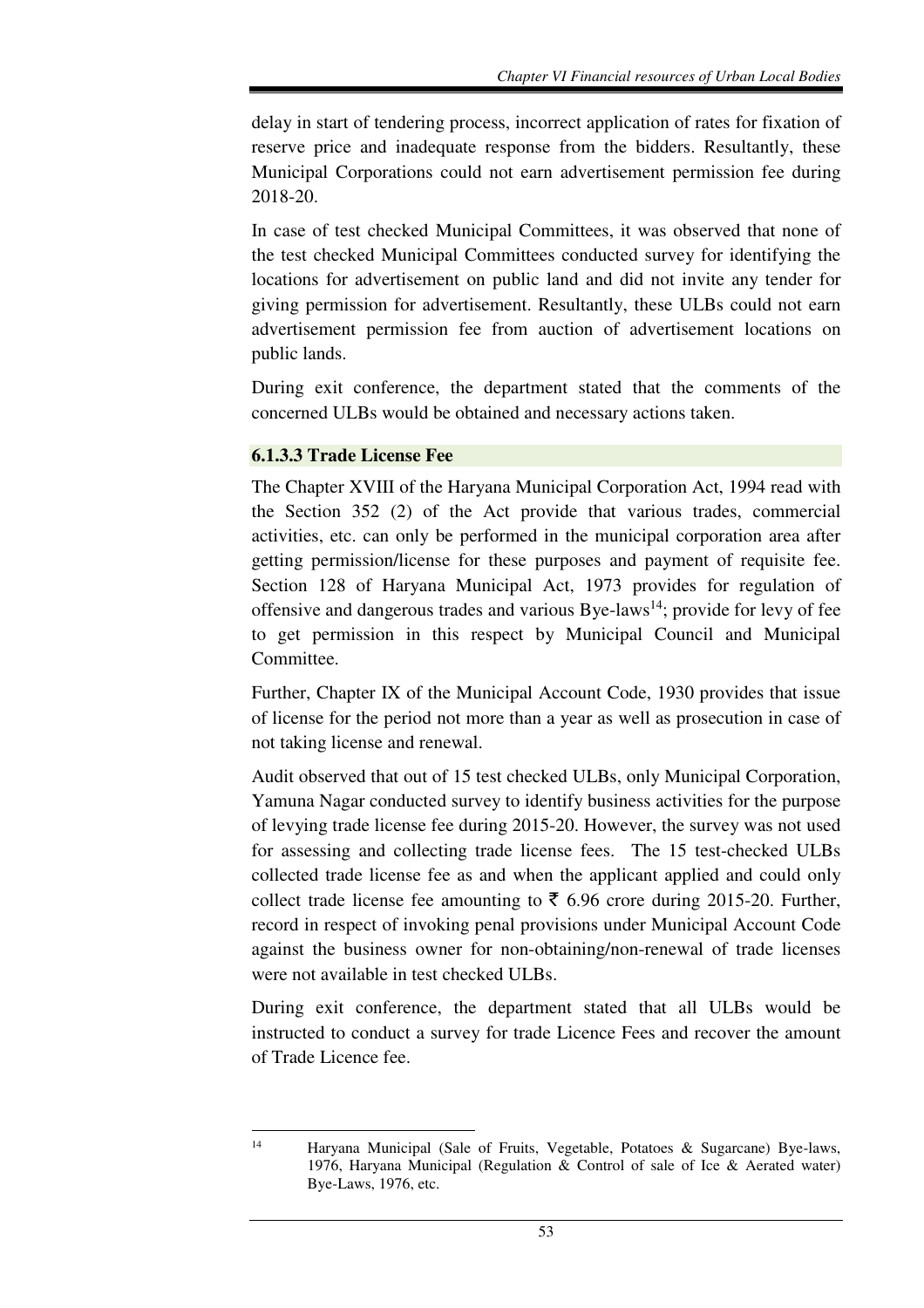### **6.1.3.4 Entertainment Duty**

The State Government notified (August 2019) Haryana Municipal Entertainment Duty Act, 2019, which provides for levy of duty on payment for admission to entertainment. The Act was amended (September 2020) for imposing duty on Cable operators, Video Parlours and IPTV service providers, which were previously not covered under the Act. However, the rates of the duty could not be notified till (May 2021) Resultantly, ULBs could not earn revenue from this source.

During exit conference, the Department stated that matter would be taken up with the State Government for notification of the rules for Entertainment Duty so that revenue loss could be avoided.

## **6.2 Estimation of requirement of funds/expenditure**

## **6.2.1 Budget making process**

Each ULB prepares the budget estimates indicating the estimated receipt of funds from various sources and allocates the resources to various activities undertaken by it. The process for approval of budget as per provisions of the State Municipal Acts is discussed in succeeding paragraphs.

# **6.2.1.1 Municipal Corporations**

As per Section 83 of HMC Act, budgets estimates prepared by Municipal Corporation are approved by the State Government. All functions relating to budget is performed by Finance and Contract Committee. The Municipal Corporation may alter the approved budget estimates (i.e. increase in any budget grant or additional budget grant) on the recommendation of the Commissioner with the prior approval of the State Government.

# **6.2.1.2 Municipal Council/Committee**

Section 257 (3) of Haryana Municipal Act, 1973 and Chapter II of the Municipal Account Code, 1930 provide provisions in respect of Budget. Budgets estimates prepared by Municipal Council/Committee are approved by Divisional Commissioner/Deputy Commissioner. All functions relating to budget is performed by President or Finance Sub-Committee (in case sub-committee is formed) in association with Executive Officer/Secretary. The Municipal Council/Committee may alter the approved budget with the prior approval of Divisional Commissioner/Deputy Commissioner.

The authorities involved in budget making process as well as details of per capita budget in test checked ULBs are given in the *Appendix 6.2*. The appendix shows that ULBs did not have budget approving power in the State, which undermine role of local governance and its accountability to the people.

During exit conference, the department confirmed the facts and figures.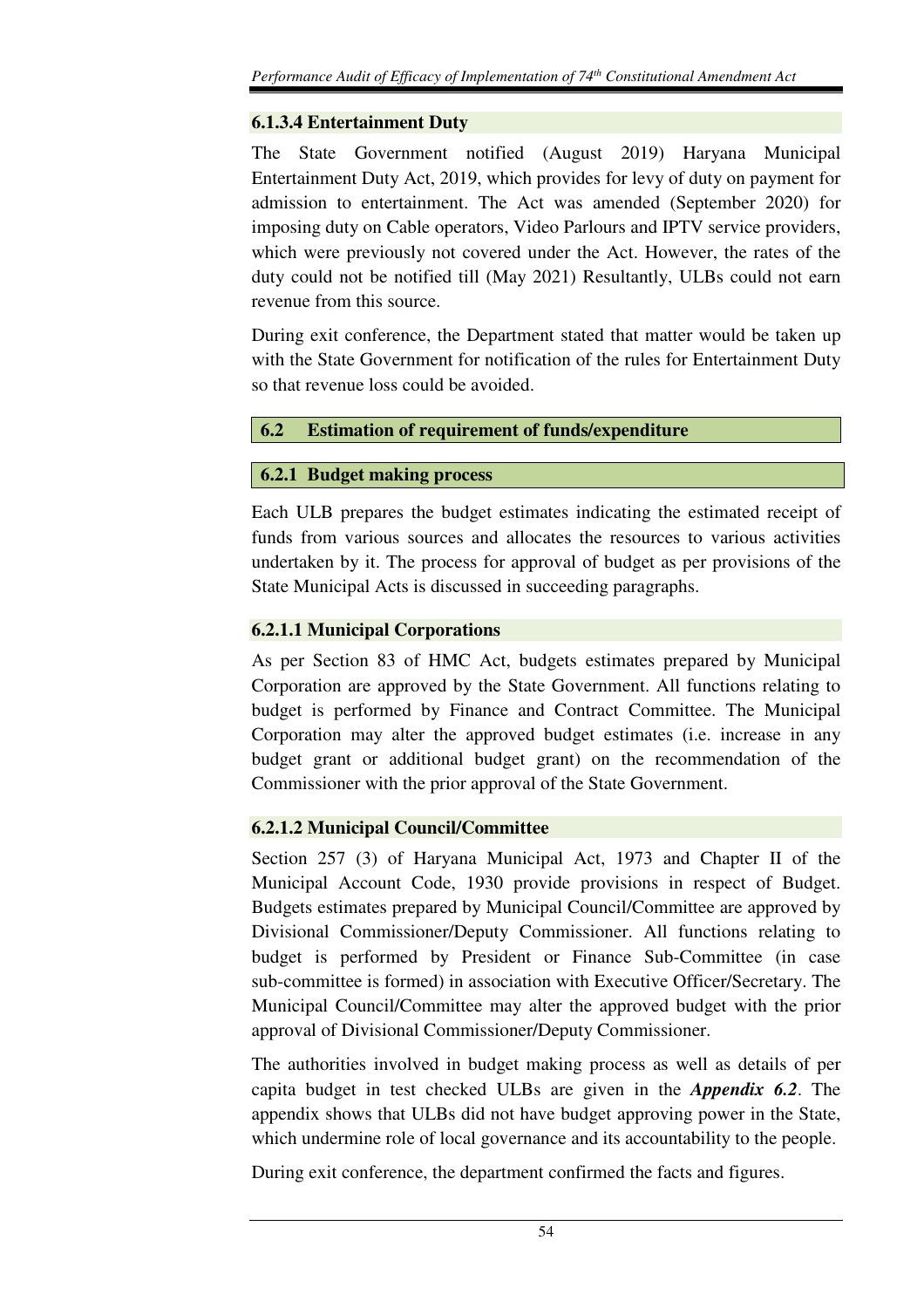### **6.2.2 Unrealistic budget exercise**

Expenditure estimation depends on services to be provided by the Local Government and the costs associated with the provision of these services. It should include both the capital and O&M expenditure that the local body will have to incur to achieve appropriate service levels.

During the early 1960s, the Zakaria Committee formulated minimum standards of services for different levels of ULBs and estimated the annual recurring requirements for each municipal service to be provided by the ULBs. The Committee also felt that it was possible to maintain various services if adequate taxes and charges were levied for the services provided. Since the delivery of municipal services comes with a cost, it was necessary to scientifically estimate the cost of each municipal service to assess the requirement and source of funds for efficient delivery. Such an exercise was not undertaken by any of test checked ULBs or the State Government. Thus, the budget exercise by ULBs was not based on a scientific assessment of the cost that would be incurred in delivery of various municipal services.

Audit observed that the method of budget preparation suffered from a basic flaw as the stipulated date for approval of the budget for ULBs was 15<sup>th</sup> January of the preceding financial year whereas the State Budget was usually placed before the Legislature in the month of February/March. Resultantly, all the test checked ULBs were preparing budget without considering actual/ expected allocation of funds by the Government in form of grants (i.e. SFC/ CFC grant and other grants).

Illustrative examples of preparation of unrealistic budget in each category of ULBs is shown in *Appendix 6.3*.

As evident there from, the variation in actual income vis-à-vis the budget during the period 2015-16 to 2019-20 ranged between (-) 23 and (-) 59 *per cent* in MC Panchkula; (-)8 and (-)65 *per cent* in Municipal Council, Kaithal and (-) 46 and (-) 55 *per cent* Municipal Committee, Cheeka. On the other hand, revenue expenditure was over estimated in all the years except 2018-19 in case of Municipal Corporation, Panchkula, Municipal Council, Kaithal and Municipal Committee, Cheeka. Further due to non-consideration of any receipt on account of grant from State Budget, variation in actual development expenditure *vis-à-vis* the budget was ranging between (-) 54 and 63 *per cent* in Panchkula, between 8 and 868 *per cent* in Kaithal and between (-) 18 and 176 *per cent* in Cheeka indicating poor planning in execution of development works.

During exit conference, the department stated that ULBs would be instructed to consider actual/expected allocation of funds by the Government in form of grants (i.e. SFC/CFC grant and other grants) at the time of preparing budget.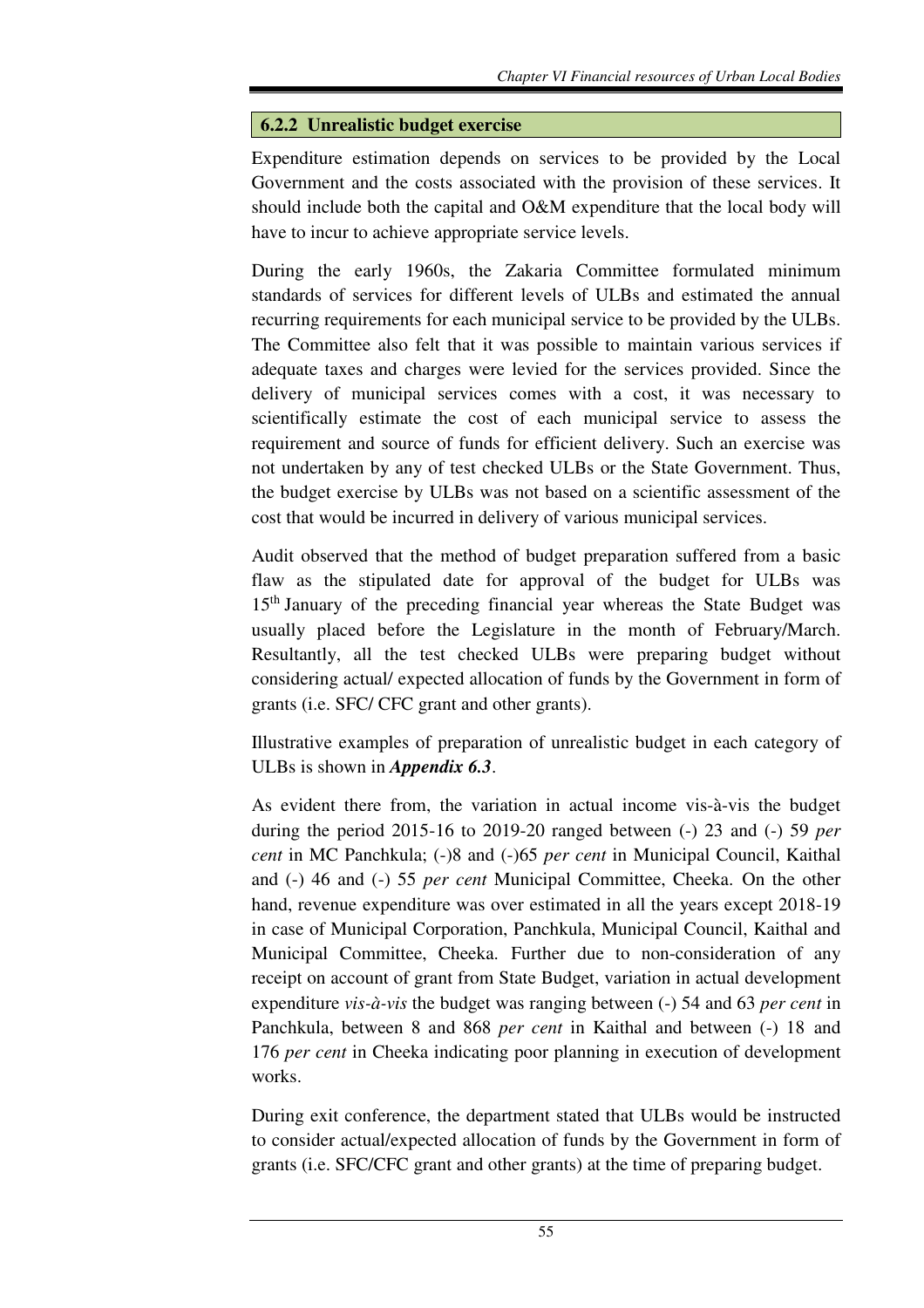*Recommendation: Efforts need to be made to motivate the ULBs to prepare their budgets in a scientific manner taking into account realistic projection of funds expected to be mobilised.* 

#### **6.3 Expenditure of Urban Local Bodies**

The expenditure of ULBs can be categorised into four major categories such as human resources expenses, general expenses, development/programme expenses and other expenses. The details of expenditure incurred by ULBs in the State for the period 2015-16 to 2019-20 is given in *Table 6.4*.

|                                     |                                           |                                   |                                           |                                  | (VIII CLUIT)                    |
|-------------------------------------|-------------------------------------------|-----------------------------------|-------------------------------------------|----------------------------------|---------------------------------|
| Year                                | <b>Human Resources</b><br><b>Expenses</b> | <b>General</b><br><b>Expenses</b> | Development/<br><b>Programme Expenses</b> | <b>Others</b><br><b>Expenses</b> | <b>Total</b><br><b>Expenses</b> |
| $2015 - 16$                         | 637.37                                    | 196.14                            | 252.10                                    | 336.95                           | 1,422.56                        |
| 2016-17                             | 783.68                                    | 182.62                            | 915.00                                    | 202.81                           | 2,084.11                        |
| 2017-18                             | 899.88                                    | 163.24                            | 1,483.53                                  | 309.61                           | 2,856.26                        |
| 2018-19                             | 980.43                                    | 335.72                            | 521.79                                    | 881.87                           | 2,719.81                        |
| 2019-20                             | 1.072.99                                  | 239.55                            | 716.67                                    | 251.83                           | 2,281.04                        |
| <b>Total</b>                        | 4,374.35                                  | 1,117.27                          | 3,889.09                                  | 1,983.07                         | 11,363.78                       |
| <b>Expenditure</b><br>(in per cent) | 38.49                                     | 9.83                              | 34.22                                     | 17.46                            | 100.00                          |

**Table 6.4: Details of major categories expenditure incurred by ULBs** 

**(**` **in crore)** 

The Human resource expenses constituted about 38 *per cent* of the total expenditure followed by programme/development expenses at 34 *per cent.*  Further analysis of the expenditure is discussed in succeeding paragraphs.

During exit conference, the department confirmed the facts and figures.

### **6.3.1 Resource-expenditure gap**

The gap between own revenue and revenue expenditure of ULBs in the State is presented in the following chart.



Audit observed that the ULBs in the State were not able to generate own revenue resources to meet their revenue expenditure during 2015-20.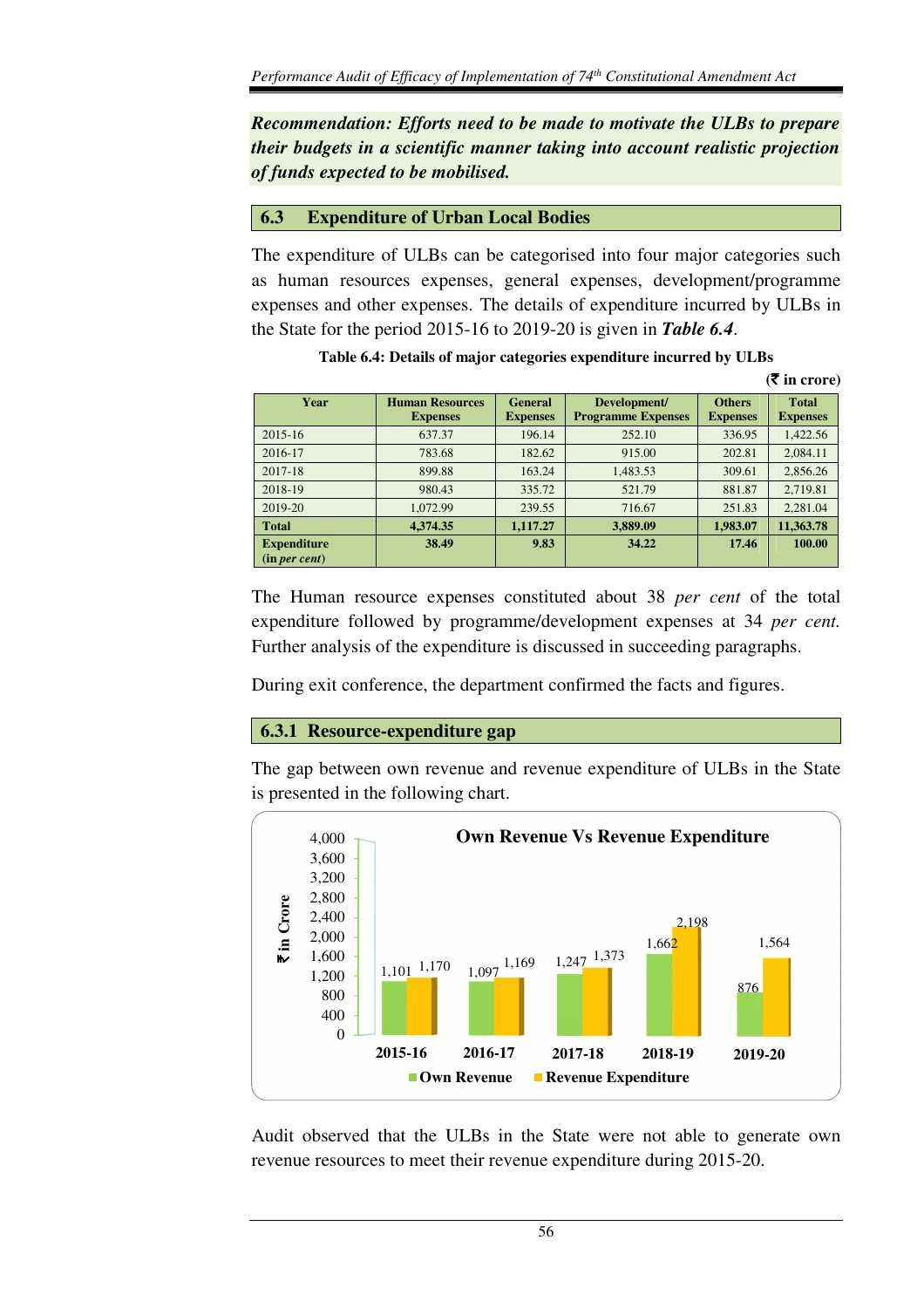During exit conference, the department stated that efforts would be made for increasing own revenues of the ULBs.

### **6.3.2 Analysis of financial data of urban local bodies**

The Audit analysed data in respect of all ULBs for the year 2019-20 to study the fiscal autonomy, self-reliance and their dependence on various grants by following three ratios:

- **Local fiscal autonomy**: This is the share of own revenue to the total revenue of the ULBs.
- **Coverage of revenue expenditure from own revenue sources (selfreliance)**: This is the proportion of revenue expenditures that are covered through the own revenue sources.
- **Local dependence on fiscal transfer**: This is the share of CFC and SFC grants to the total fiscal revenue of the ULBs.

Local fiscal autonomy and local dependence on fiscal transfer are inversely proportional to each other. Higher the fiscal autonomy lesser is the dependence on fiscal transfer. The ratio-wise performance of ULBs for the year 2019-20 is depicted in the table below:

| <b>Percentage of expenditure</b>       |    |    | $  > 25 \leq 50   > 50 \leq 75  $ | $> 75 \le 100$ or |
|----------------------------------------|----|----|-----------------------------------|-------------------|
|                                        |    |    |                                   | more              |
| <b>Fiscal Autonomy</b>                 | 66 | 19 | 02                                |                   |
| Coverage of Expenditure /self-reliance | 10 |    | 30                                |                   |
| Local dependence on fiscal transfer    |    | 06 |                                   |                   |

- Sixty six out of 87 ULBs were dependent on fiscal transfers in excess of 75 *per cent* of their total revenue and no ULB was able to score the ratio of own revenue to total revenue higher than 75 *per cent*.
- In 24 ULBs, the coverage of revenue expenditure from own revenue sources was more than 75 *per cent*, of which eight ULBs had coverage more than 100 *per cent* and only 10 ULBs coverage of revenue expenditure from own revenue sources was less than 25 *per cent*.
- In 26 out of 87 ULBs, local dependence on fiscal transfer were in excess of 75 *per cent* of their total revenue and in 55 ULBs, dependency on fiscal transfer were more than 50 *per cent* but equal or less than 75 *per cent*.

During exit conference, the department confirmed the facts and figures.

### **6.3.3 Extent of utilisation of funds**

A comparison of the total expenditure with total revenue for the period 2015-16 to 2019-20 showed that ULBs were able to utilise on an average about 57 *per cent* of the available funds each year as depicted in *Chart*.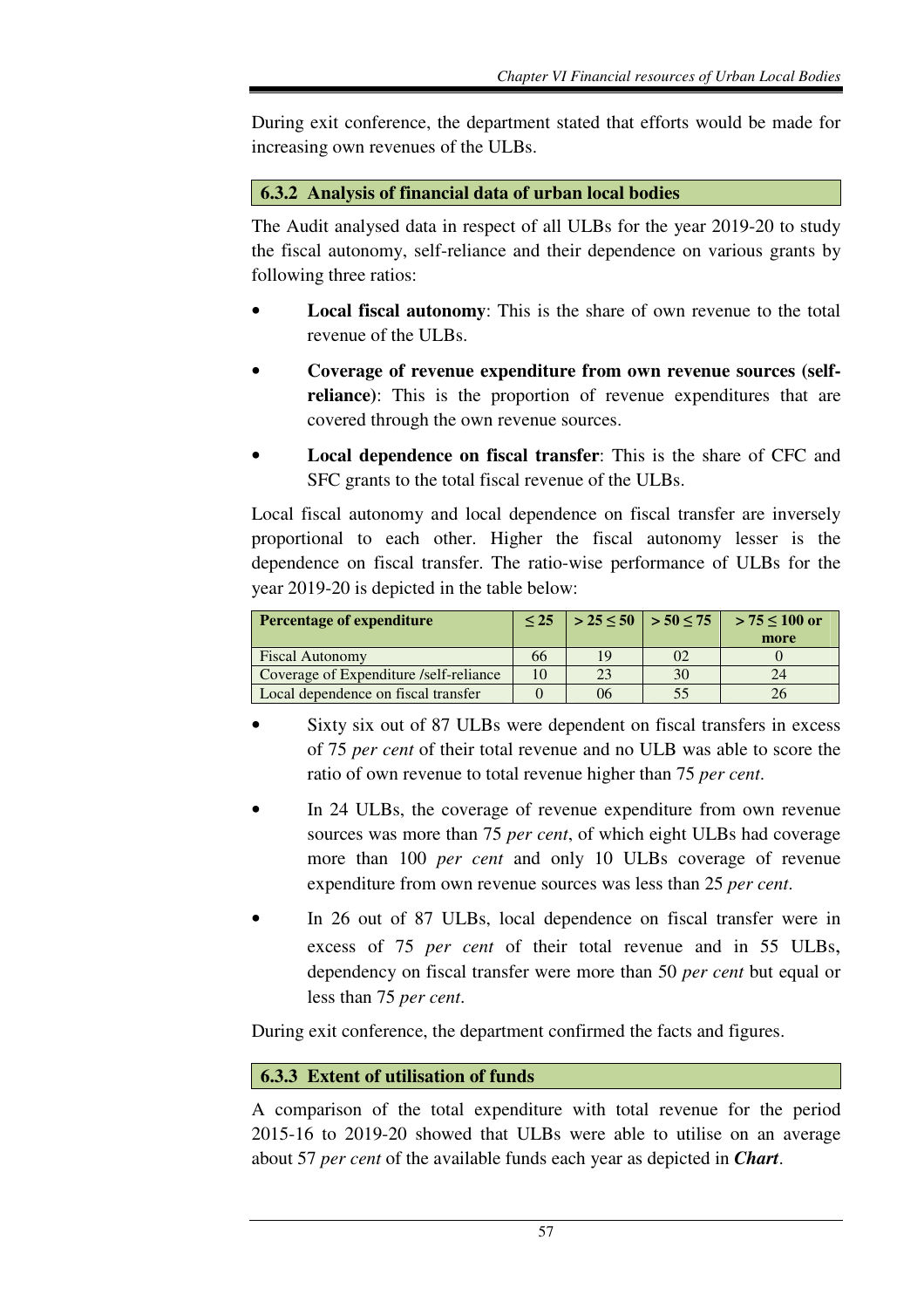

The constraints in utilisation of funds could include the restriction/limitations on financial and administrative powers of ULBs as discussed in succeeding Paragraph 6.4 and shortage of manpower as discussed in Paragraph 5.2.

During exit conference, the department stated that efforts would be made to overcome the shortage of manpower by recruitment.

#### **6.4 Financial power of Urban Local Bodies**

Fiscal autonomy can be complete only when supported by decentralisation of financial and administrative powers. The decentralisation provides for (i) creating an efficient and reliable administration; (ii) intensify and improve local governance; (iii) enhance accountability and responsiveness; (iv) improved capacity of the local people to participate in the decision making process, especially with regard to service delivery; and (v) increased motivation *etc.* 

### **6.4.1 Power related to development works-**

State Government revised (May 2018) financial powers of various authorities for according the administrative approval of the estimates and approval of tenders for developmental works in municipalities, which are given in the *Table 6.5*.

#### **Table 6.5: Details of financial powers of various authorities**

 $(\overline{\mathbf{\overline{z}}}$  in lakh)

| of<br><b>Category</b><br><b>Municipalities</b> | <b>Commissioner</b><br><b>Municipal</b><br><b>Corporation/District Municipal</b><br>$Commissioner15$ | Corporation/<br><b>Council/</b><br><b>Committee</b> | Director,<br>ULB | <b>Administrative</b><br>Secretary,<br><b>ULB</b> |
|------------------------------------------------|------------------------------------------------------------------------------------------------------|-----------------------------------------------------|------------------|---------------------------------------------------|
| <b>Corporation</b>                             | ${}_{\leq 100}$                                                                                      | $>100 \le 250$                                      | >250 < 300       | $>300$                                            |
| <b>Council</b>                                 | >25 < 50                                                                                             | < 25                                                | >50 < 300        | $>300$                                            |
| Committee                                      | $>15 \le 50$                                                                                         | $\leq 15$                                           | >50 < 300        | $>300$                                            |

<sup>15</sup> District Municipal Commissioner w.e.f 1<sup>st</sup> August 2020.

l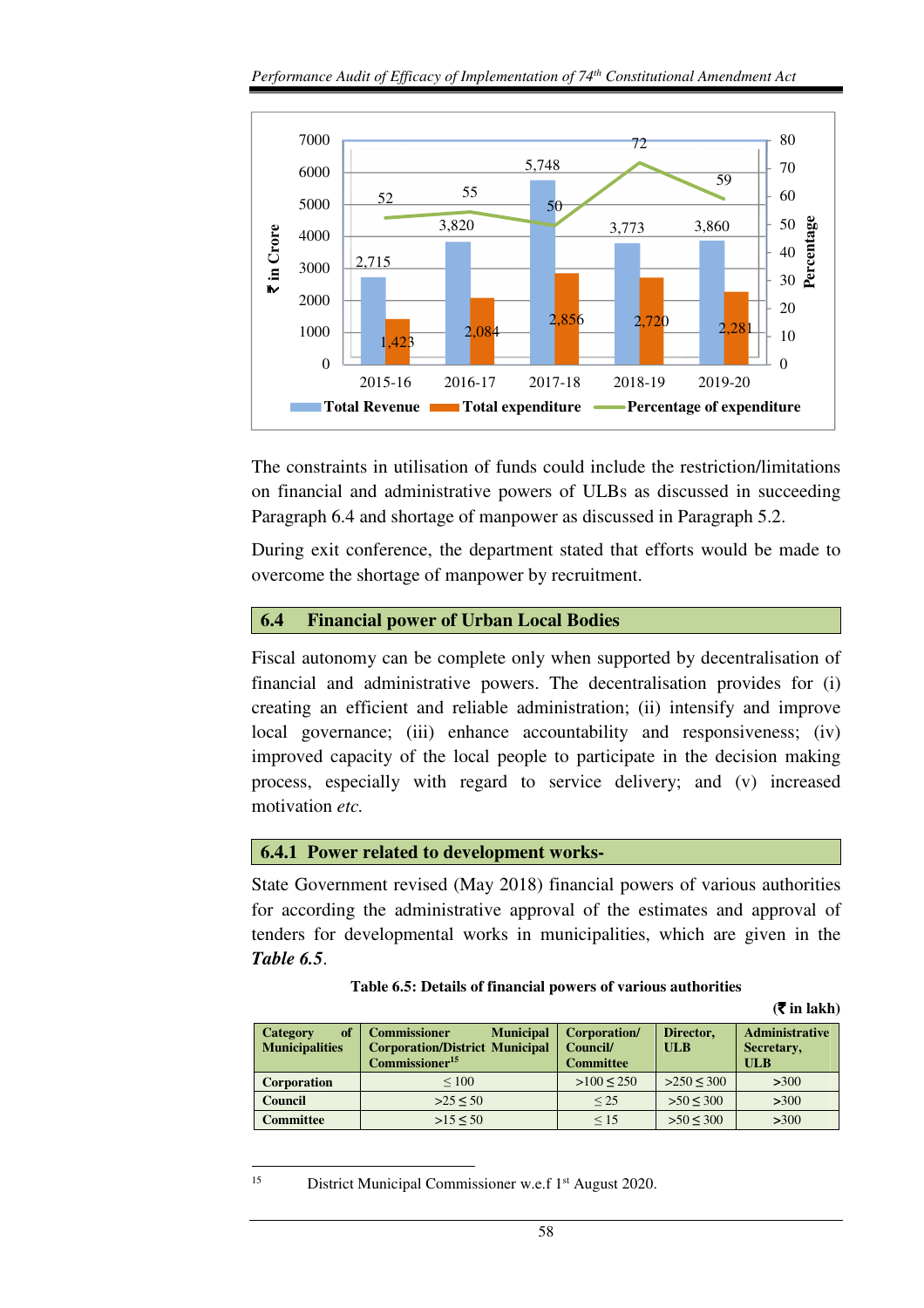It was observed that elected body of Municipal Corporation had more power than Commissioner of Municipal Corporation whereas elected body of Municipal Council/Committee had less power than District Municipal Commissioner.

During exit conference, the department confirmed the facts and figures.

### **6.4.2 Power related to other expenditure**

As per Section 37D of Haryana Municipal Corporation Business Bye-laws, 2009, power in respect of purchase of value or amount exceeding  $\bar{\tau}$  20,000 but less than  $\bar{\tau}$  50,000 are delegated to Municipal Corporation (more than five members including Mayor/Dy. Mayor) and if purchase of value or amount exceeds the limit of  $\bar{\tau}$  50,000 powers are vested in Commissioner provided provision exist in the budget.

As per Section 49 of Haryana Municipal Business Bye-laws, 1981, Council/ Committee has powers to incur non-contingent expenditure up to limits specified below:

| <b>President</b>         | Upto ₹ 5,000 in any case     |
|--------------------------|------------------------------|
| <b>Executive Officer</b> | Upto ₹ 3,000 in any one case |
| <b>Secretary</b>         | Upto ₹ 1,000 in any one case |

The power of ULBs is thus insignificant for proper day-to-day functioning of the municipalities.

During exit conference, the department confirmed the facts and figures.

### **6.5 Accounting arrangement of ULBs**

Based on the Eleventh Central Finance Commission recommendations and the guidelines issued by the Ministry of Finance, GoI, CAG constituted a task force to recommend budget and accounting formats for ULBs in India. The CAG Task Force suggested accrual basis of accounting, budget and accounting formats for ULBs. Based on the task force report, MoUD, GoI prepared (November 2004) National Municipal Accounts Manual (NMAM). The manual is to be adopted by the State Government in order to draft state specific municipal accounting manual.

The maintenance of accounts of ULBs in the State is governed by Municipal Account Code, 1930 which is outdated as role of ULB in Urban Governance has changed completely and amendment in the Municipal Account Code in line with NMAM is under progress since 2011. Presently, ULBs in the State are following cash based accounting system. No uniform codification structure of different heads of income and expenditure and uniform accounting format for ULB have been prescribed. Though Municipal Account Code, 1930 prescribe format for annual accounts, however, the same is outdated and in